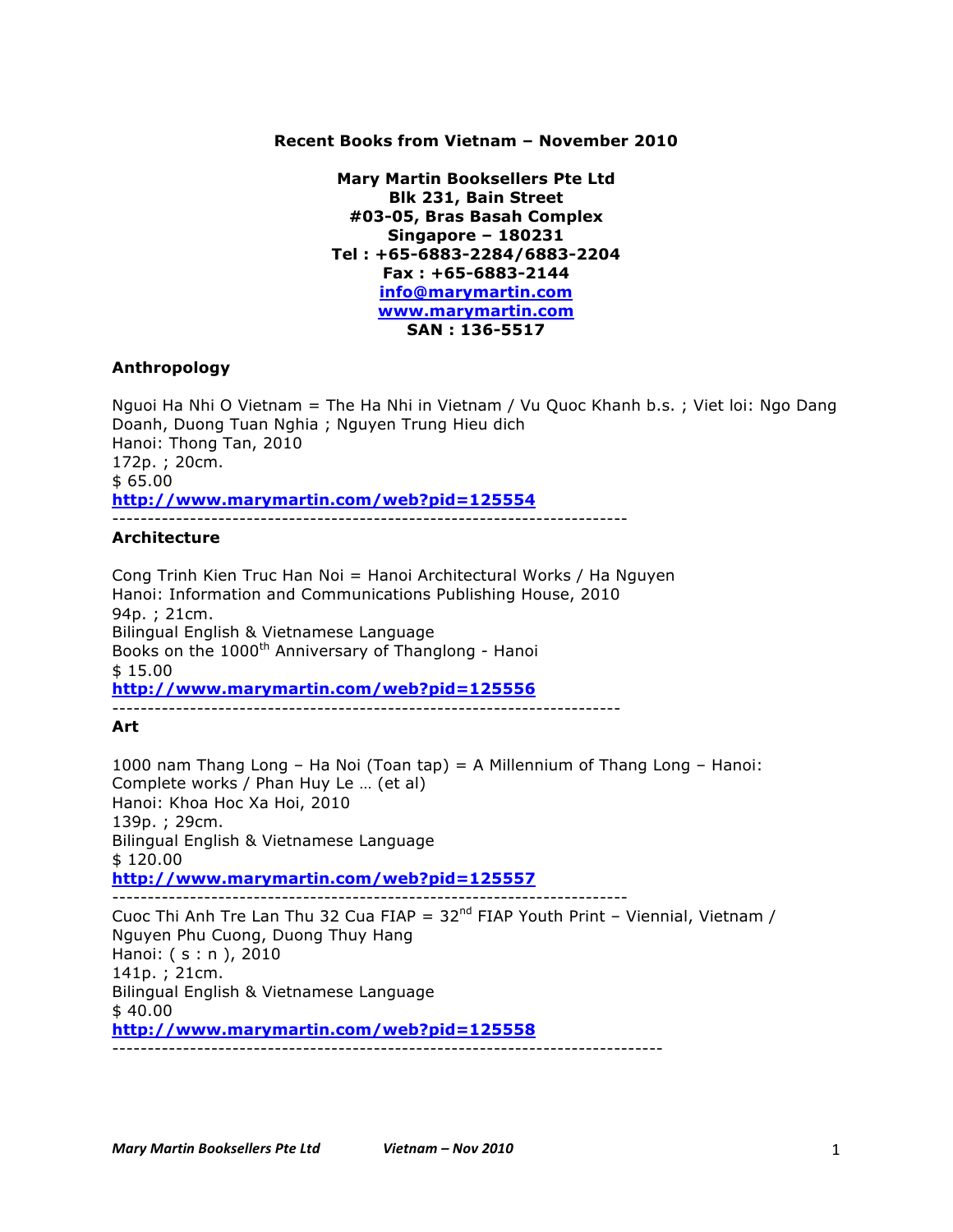Sinh Hoat Nghe Thuat Dan Gian Ha Noi = Activities of Hanoi Folk Arts / Ha Nguyen Hanoi: Information and Communications Publishing House, 2010 60p. ; 21cm. Bilingual English & Vietnamese Language Books on the 1000<sup>th</sup> Anniversary of Thanglong - Hanoi \$ 15.00 **http://www.marymartin.com/web?pid=125559**

------------------------------------------------------------------------

## **Cookery**

Mon Ngon Ha Noi = Hanoi Delicious Dishes / Ha Nguyen Hanoi: Information and Communications Publishing House, 2010 82p. ; 21cm. Bilingual English & Vietnamese Language Books on the 1000<sup>th</sup> Anniversary of Thanglong - Hanoi \$ 15.00 **http://www.marymartin.com/web?pid=125561** ------------------------------------------------------------------------

#### **Economics/Development Studies**

Internal Migration: Opportunities and Challenges for Socio-Economic Development in Vietnam / Veronique Marx & Katherine Fleischer Hanoi: United Nations Viet Nam, 2010 58p. ; 30cm. \$ 15.00 **http://www.marymartin.com/web?pid=125562** -----------------------------------------------------------------------------

15 Nam Quan He Hop Tac Kinh Te – Thuong Mai Viet Nam – Hoa Ky = 15 Years of Economic-Trade Relations Between the US and Vietnam / Le Hoang Oanh, Vinh Anh, Do Kim Lang, Nguyen Thi Hong Van, Vinh Hung Ho Chi Minh: Ho Chi Minh City General Publishing House, 2010 233p. ; 27cm. Bilingual English & Vietnamese Language \$ 32.00 **http://www.marymartin.com/web?pid=125565**

# ---------------------------------------------------------------------------

**History**

Viet Nam Xua Qua 4000 Tranh – Ky Hoa = In Past Through 4000 Pictures = Dans Le Passe A Travers 4000 Images Hanoi: My Thuat, 2010 463p. ; 29cm. English, Vietnamese & French Language \$ 75.00 **http://www.marymartin.com/web?pid=125566** ---------------------------------------------------------------------------

Ho Da Song Nhu The = They Have Lived in That Way / Nguyen A Ho Chi Minh: Tre, 2010 216p. ; 28cm. ISBN-13: 9786041004283 (HB) 1. Nguoi khuyet tat – Sach tranh Bilingual English & Vietnamese language \$ 60.00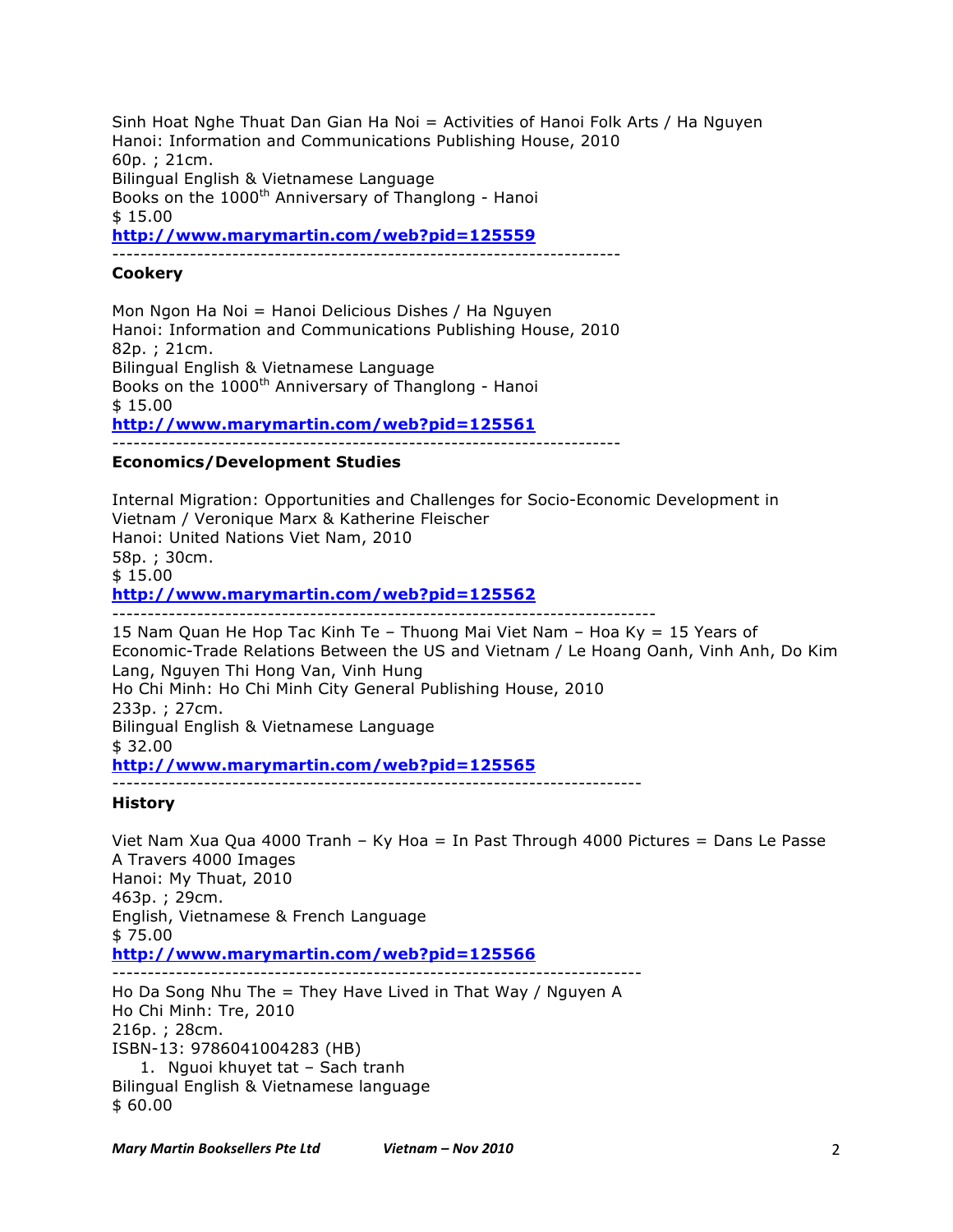This book, They Have Lived in That Way, is akin to a window to souls; captured between its covers are the innermost experiences and displays of willpower, strength, belief, aspiration, and moments of being on the verge of death and striving for survival, tears and laughter, and happiness and extreme pain, making us realize that we are so blessed with the most common, everyday things we have, and that the values of life lie in our perception of our own values. By learning from these moments, we may live differently.

Published on the 35<sup>th</sup> anniversary of Tuoi Tre Newspaper's establishment (September 2, 1975), this book is in gratitude to Nguyen A and our characters, everyday life's heroes who have bravely battled against adversity, attesting the eternal value of humanity. **http://www.marymartin.com/web?pid=125567**

------------------------------------------------------------------------------

Tru Ong Hoc Ha Noi Xua = Schools in Ancient Hanoi / Ha Nguyen Hanoi: Information and Communications Publishing House, 2010 72p. ; 21cm. Bilingual English & Vietnamese Language Books on the  $1000<sup>th</sup>$  Anniversary of Thanglong - Hanoi \$ 15.00 **http://www.marymartin.com/web?pid=125568** ------------------------------------------------------------------------

Danh Nhan Ha Noi = Hanoi Famous People / Ha Nguyen Hanoi: Information and Communications Publishing House, 2010 80p. ; 21cm. Bilingual English & Vietnamese Language

Books on the 1000<sup>th</sup> Anniversary of Thanglong - Hanoi \$ 15.00

**http://www.marymartin.com/web?pid=125569**

------------------------------------------------------------------------

Di Tich Lich Su Van Hoa Ha Noi = Hanoi Cultural and Historical Relics / Ha Nguyen Hanoi: Information and Communications Publishing House, 2010 104p. ; 21cm. Bilingual English & Vietnamese Language Books on the 1000<sup>th</sup> Anniversary of Thanglong - Hanoi \$ 15.00 **http://www.marymartin.com/web?pid=125570**

------------------------------------------------------------------------

Lang Nghe Thu Cong Ha Noi = Hanoi Handicraft Trade Villages / Ha Nguyen Hanoi: Information and Communications Publishing House, 2010 80p. ; 21cm. Bilingual English & Vietnamese Language Books on the 1000<sup>th</sup> Anniversary of Thanglong - Hanoi \$ 15.00

**http://www.marymartin.com/web?pid=125571**

------------------------------------------------------------------------ Danh Thang Ha Noi = Hanoi Famous Landscapes / Ha Nguyen Hanoi: Information and Communications Publishing House, 2010 96p. ; 21cm. Bilingual English & Vietnamese Language Books on the 1000<sup>th</sup> Anniversary of Thanglong - Hanoi \$ 15.00

**http://www.marymartin.com/web?pid=125572** ------------------------------------------------------------------------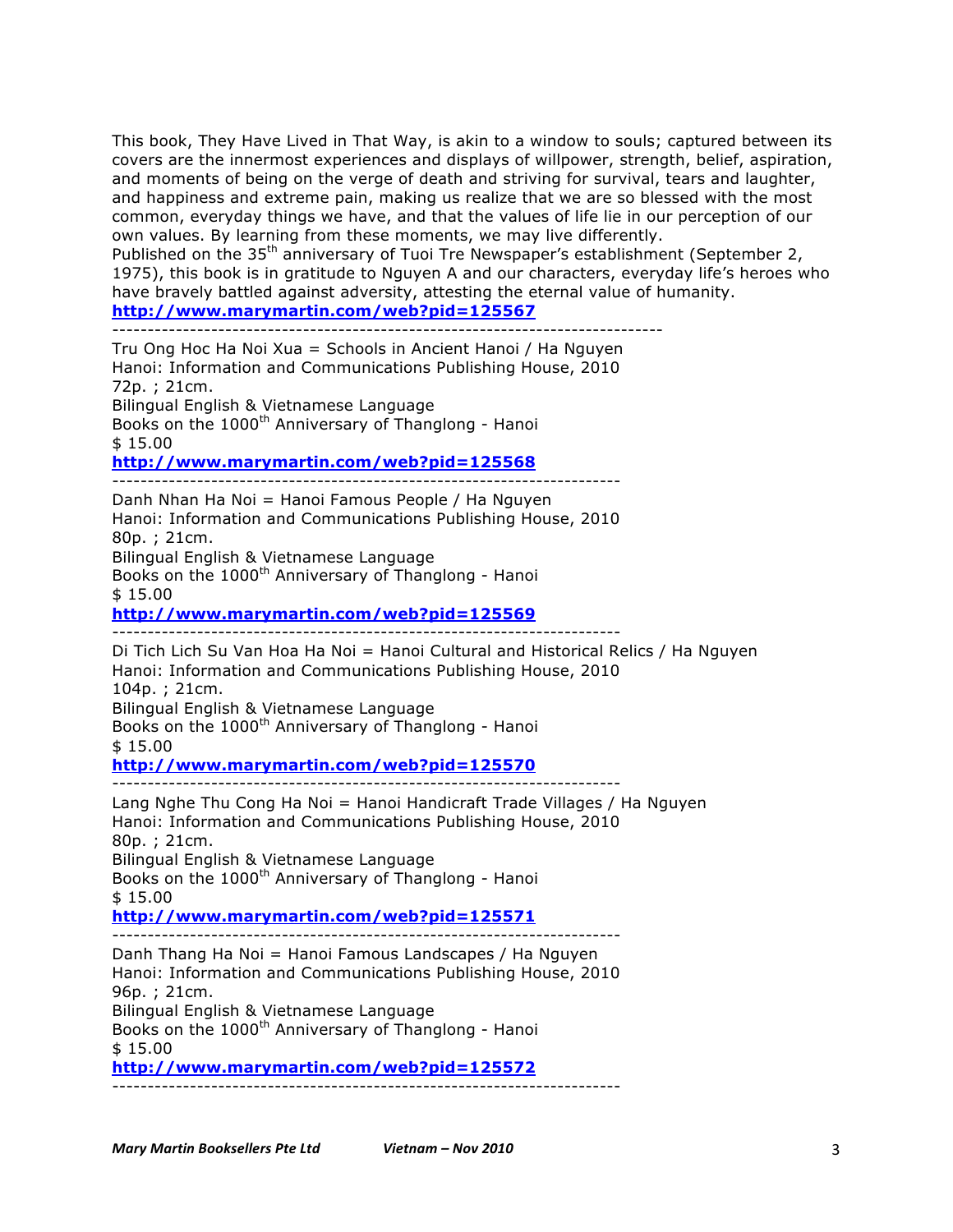Van Mieu Quoc Tu Giam, A Walking Tour = Temple of Literature - School for the Sons of the Nation in Hanoi

Hanoi: The Gioi Publishers, 2010

- 60p. : ill. ; 21cm.
	- 1. History
	- 2. Historical monument
	- 3. Cultural monument
	- 4. Temple of literature
	- 5. Hanoi

\$ 12.00

**http://www.marymartin.com/web?pid=125573**

------------------------------------------------------------------------

**Law**

The 1992 Constitution of the Socialist Republic of Viet Nam: Supplemented and Amended in 2001: Questions and Answers

Hanoi: The Gioi Publishers, 2010

138p. ; 18cm.

- 1. Constitution
- 2. Law
- 3. Vietnam

\$ 15.00 **http://www.marymartin.com/web?pid=125574** --------------------------------------------------------------------------

Basic Legal Documents on the Organisation and Activities of the National Assembly Hanoi: Vietnam News Agency Publishing House, 2010 339p. ; 25cm. \$ 20.00 **http://www.marymartin.com/web?pid=125575** -------------------------------------------------------------------------

## **Official Publications**

Nien Giam Thong Ke Tinh Quang Binh 2009 = Quang Binh Statistical Yearbook 2009 / Tran Quoc Loi Thang 5 nam: Dong Hoi, 2010 236p. ; 25cm. \$ 45.00 **http://www.marymartin.com/web?pid=125576** ------------------------------------------------------------------------

Nien Giam Thong Ke Tinh Nghe An 2009 = Statistical Yearbook Nghe An 2009 / Nguyen Huu Vinh Nghe An: Cuc Thong Ke Nghe An, 2010 266p. ; 25cm. \$ 55.00 **http://www.marymartin.com/web?pid=125577** -----------------------------------------------------------------------

# **Politics**

Vietnam: Rethinking the State / Martin Gainsborough Chiang Mai, Thailand: Silkworm Books, 2010 xiv. 224p. ; 22cm. ISBN-13: 9781848133105 \$ 29.50

*Mary%Martin%Booksellers%Pte%Ltd Vietnam%–%Nov%2010* 4